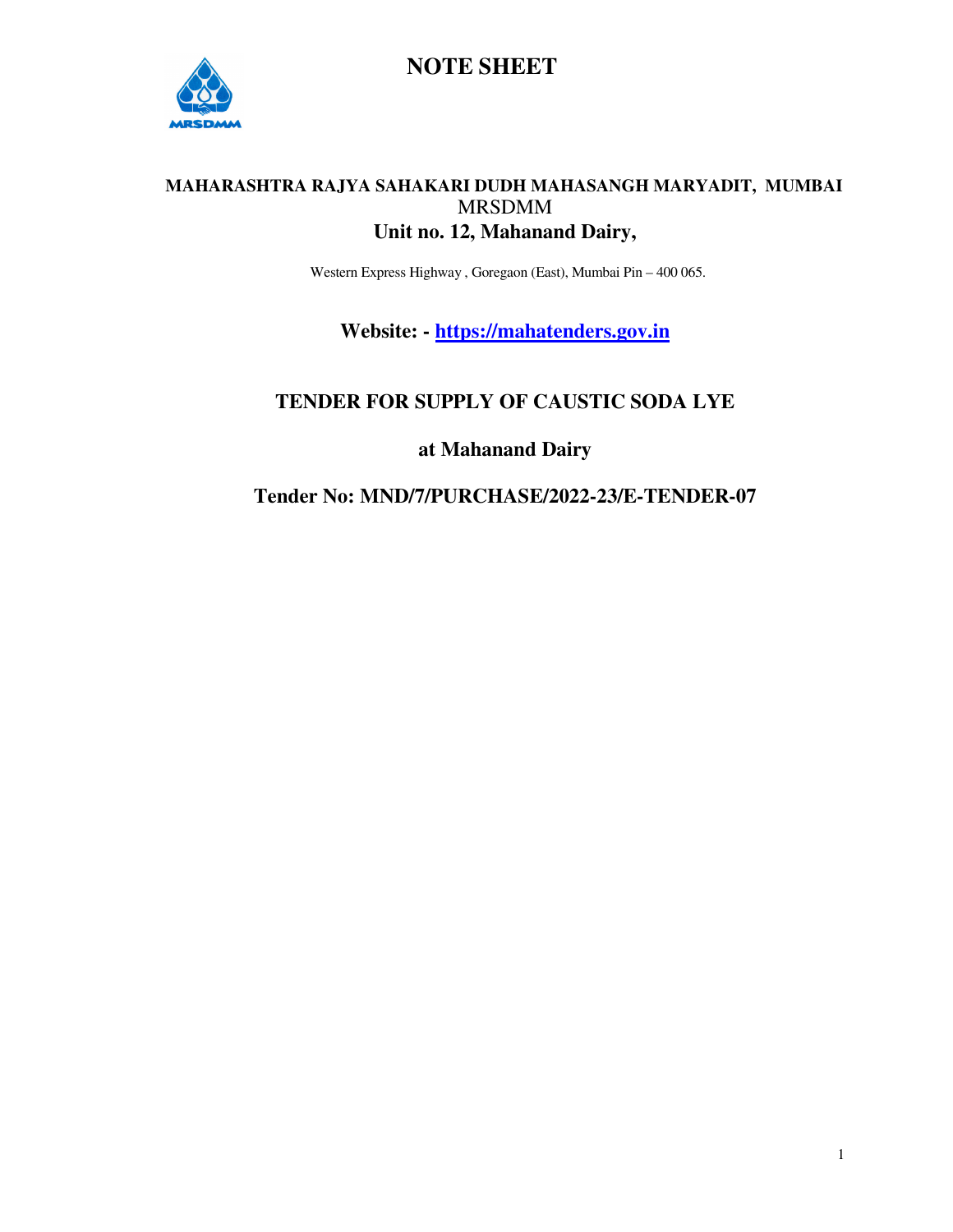

## **MAHARASHTRA RAJYA SAHAKARI DUDH MAHASANGH MARYADIT, MUMBAI. ( MAHANAND DAIRY)**

#### **E - TENDER NOTICE**

Tender Notice No:-MND/7/PURCHASE/E-TENDER NO -07/2022-23 Dt. 27.05.2022

Managing Director of MRSDMM, Mumbai invites on line E-TENDER in two bid from the suppliers of following materials.

| Sr.<br>No. | <b>Particulars of</b><br>aoods | Quantity | <b>EMD</b><br>(Rs.) | Tender fee (Rs.)<br>+ 18 % GST | Validity<br>(days) |
|------------|--------------------------------|----------|---------------------|--------------------------------|--------------------|
|            | Supply of Caustic              |          |                     | $4200/-$<br>Fee                |                    |
|            | Soda Lye                       | 126 M.T. | Rs. 70,000/-        | 18 % GST<br>756/-              | 120 days           |
|            |                                |          |                     | $4956/$ -<br>Total -           |                    |

 Interested eligible tenderers may obtain further information of technical specifications, required quantities and other terms and condition applicable for procurement of above items from the e-tendering website **http://mahatenders.gov.in**

 **Bidder has to select the payment option as "offline" to pay the tender fee as applicable. The tender form fee and EMD both should be paid via offline mode only.** 

 **The tenderer must attach the original or photocopy of receipt copy of Tender fee and EMD while submitting the Technical bid via online mode. (www.mahatenders.gov.in) . Failing to do so MRSDMM reserves right to reject the said bidder.**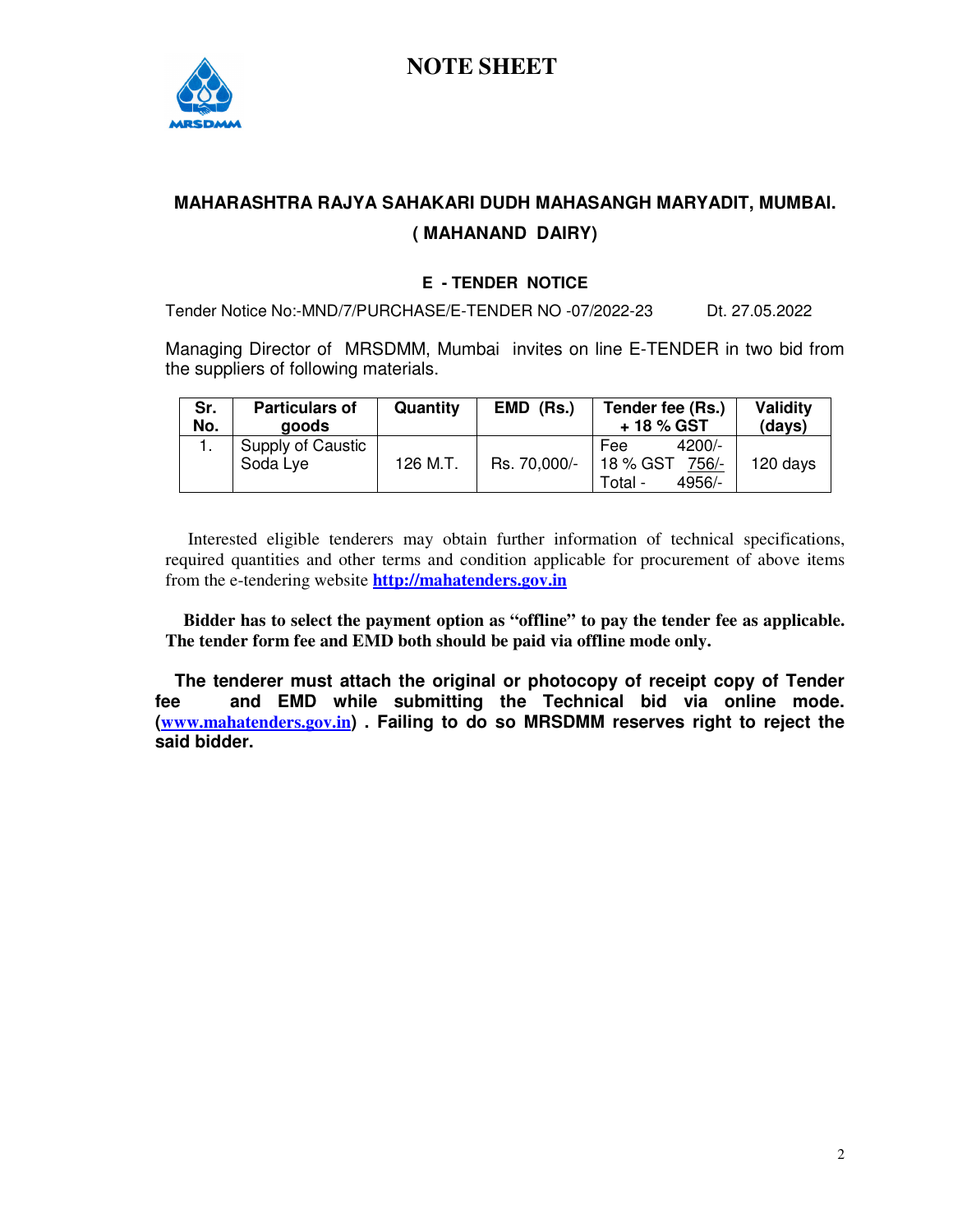

### **E-TENDER SCHEDULE**

| <b>6. Bid opening Date (Technical Date)</b>          | $: 10-06-2022$ at |       | 15.00 pm $($ If Possible $)$ |
|------------------------------------------------------|-------------------|-------|------------------------------|
| <b>5. Bid Submission End Date</b>                    | $: 09-06-2022$    | up to | 14.00pm                      |
| <b>4. Bid Submission Start Date</b>                  | : 27.05.2022      |       |                              |
| 3. Document Download / Sale End Date :- 09-06-2022   |                   | up to | 14.00 pm                     |
| 2. Document Download / Sale Start Date :- 27.05.2022 |                   |       | 13.00pm                      |
| 1. Tender Publish date                               | : 27.05.2022      |       | 13.00pm                      |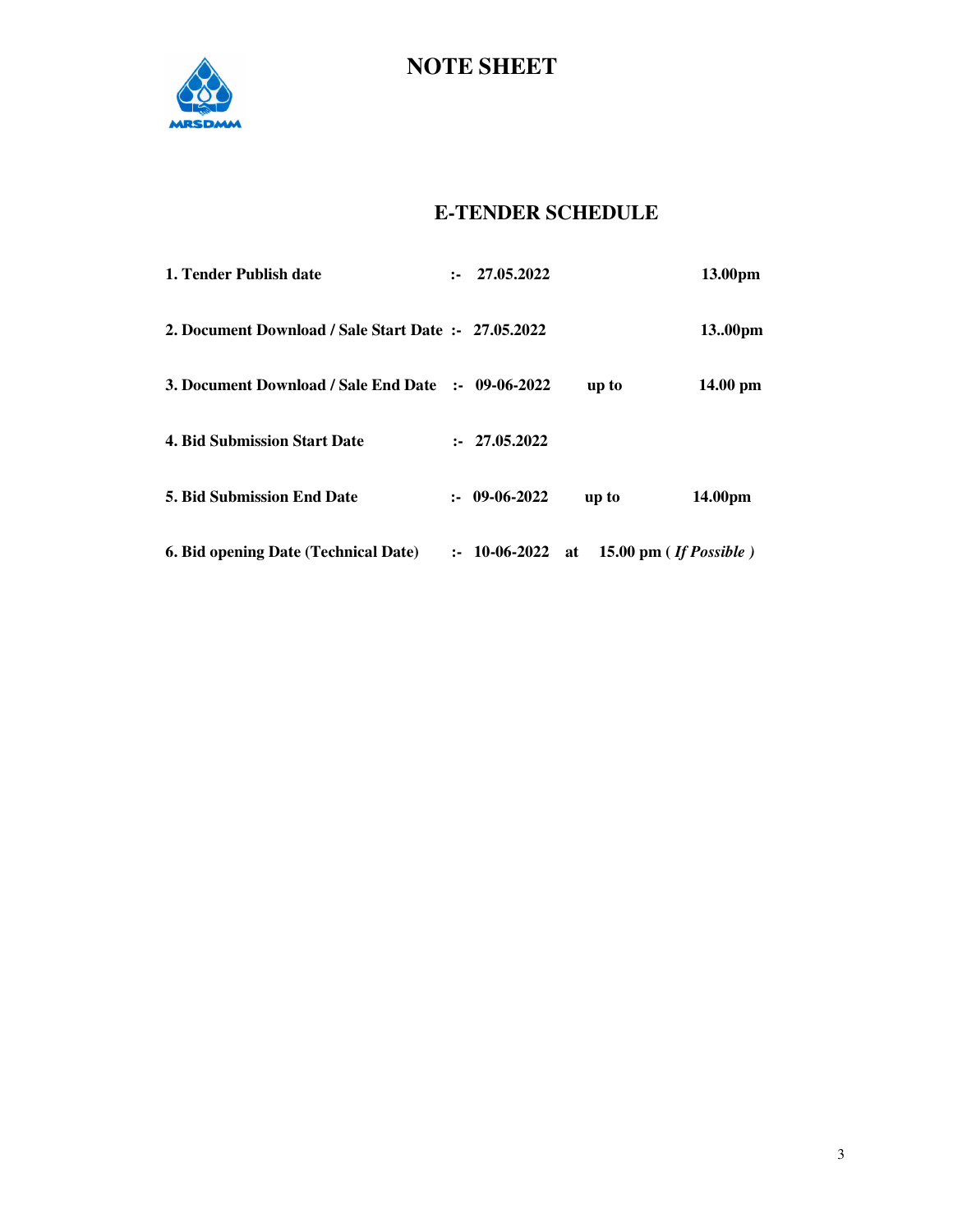

#### **1. TECHNICAL BID**

#### **A) . Name of the Tenderer (Manufacturer OR Authorised Distributor) :**

- 1. (a) Registered address of the Tenderer (Manufacturer OR Authorised Distributor) :
	- (b) Copy of the memorandum & Articles of Association of the Company or copy of the Deed of Partnership (as the case may be)
- 2. (a) Factory Registration No. & Year :
	- (b) Industrial License Number : (Enclosure A & B)
- 3. Location of the factory :

Telephone No:-<br>
E-mail-ID Mumbai

Mumbai Office Mobile No.

#### **(B) COMPULSORY DOCUMENTS :**

- 1. In case of exemption valid Certificate from concerned Officer or certificate from the competent authority Granting exemption from remittance (Enclosure no. 1).
- 2. Income tax Permanent Account No. and copy of the last filed return. (Enclosure No. 2)
- 3. Declaration letter stating that all the terms and conditions Of this tender are acceptable to the Tenderer (Enclosure no. 3)
- 4. Copy of the Tender conditions signed and sealed.
- 5. Copy of the specification (which is annexed herewith ) duly signed and sealed
- 6. If the tenderer is an authorize distributor, he should produce authorization letter from the manufacturer whose product he is going to supply.(Enclosure no.4)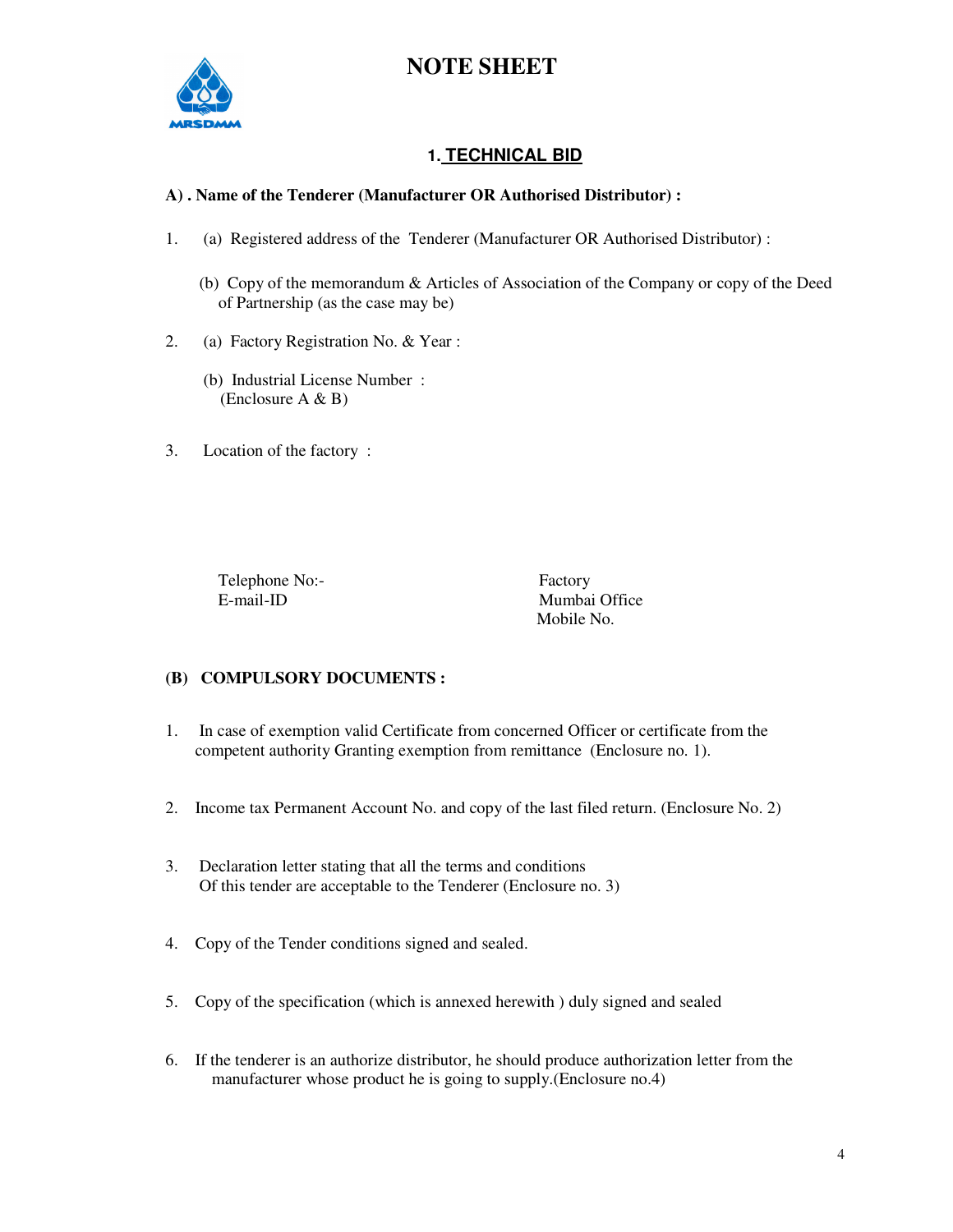

7. The details of the CAUSTIC SODA LYE supplied during the past three years to the Various institutions/dairies in Maharashtra/other States. Certificate from the respective institutions/dairies & stating that, Caustic Soda Lye was supplied well in time & without delay.

| SR.<br>NO. | <b>NAME OF THE DAIRY</b><br><b>TO WHOM SUPPLIED</b> | YEAR OF<br><b>SUPPLY</b> | <b>ORDERED</b><br><b>QUANTITY QUANTITY</b> | - SUPPLIED | <b>RATE</b> |
|------------|-----------------------------------------------------|--------------------------|--------------------------------------------|------------|-------------|

 **(Please submit proper evidence from respective organization/s Enclosure No.5).** 

**N.B. : If any of the documents from the compulsory documents mentioned above is not furnished in the Technical Envelope, the tender will be treated as invalid.**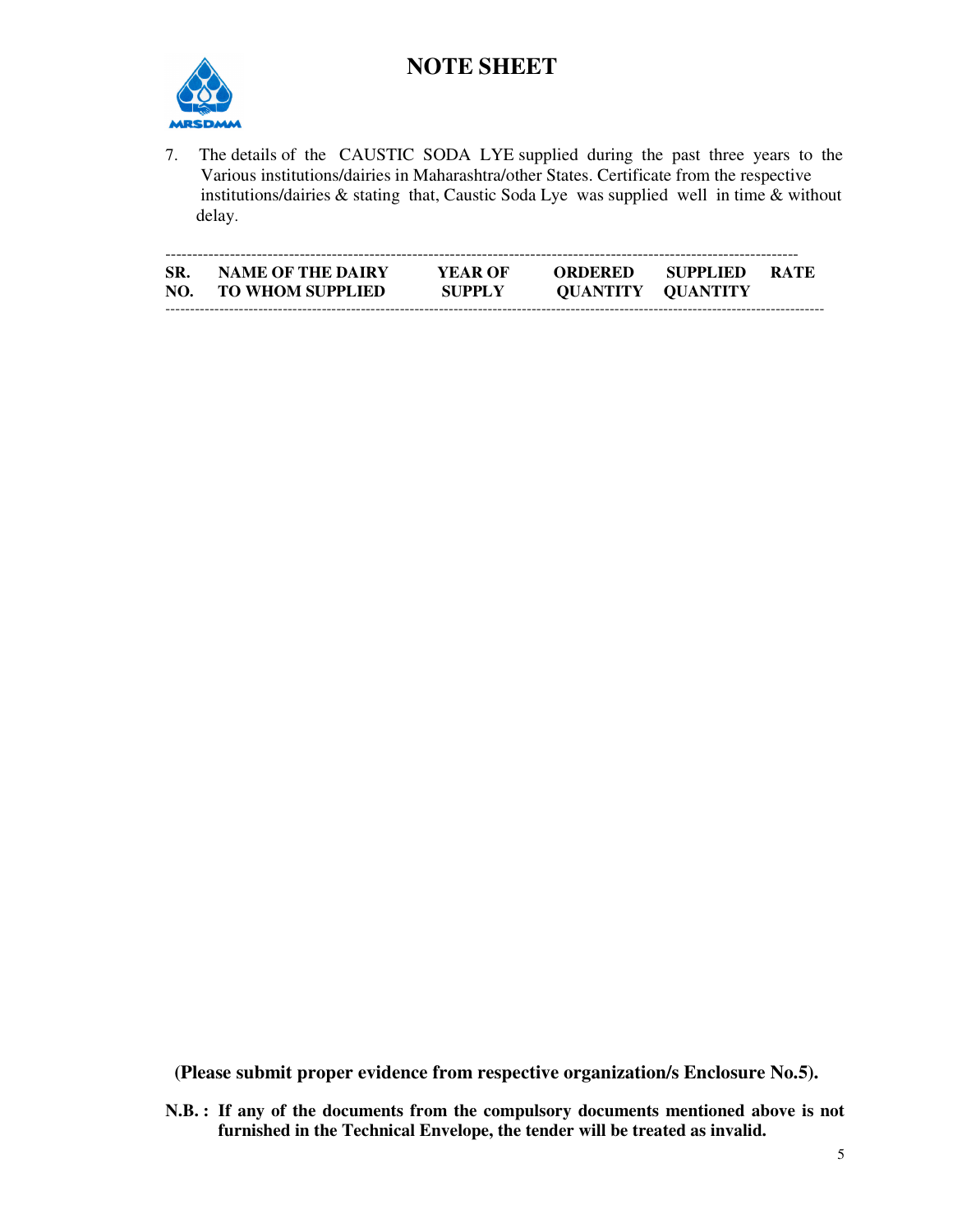

#### **C) ADDITIONAL DOCUMENTS :**

- 1. Manufacturing capacity per month.
- 2 Annual turn over of the firm for the last three years. (Certified by the Chartered Accountant Enclosure No.6).<br>3 Please state the minimum time required for supply of mat
- Please state the minimum time required for supply of material from the date of order, please specify minimum quantity offered.
- 4. G.S.T. Registration No.

**NOTE: All the original documents of which copies have been attached to the technical tender should be made available for verification at the time of opening of technical tender.** 

#### SIGNATURE OF THE AUTHORISED SIGNATORY  **RUBBER STAMP**

**SEAL** 

**DATE:** 

**List of enclosed document :** 

- **1.**
- **2.**
- **3.**
- **4.**
- 
- **5.**
- **6.**
- **7.**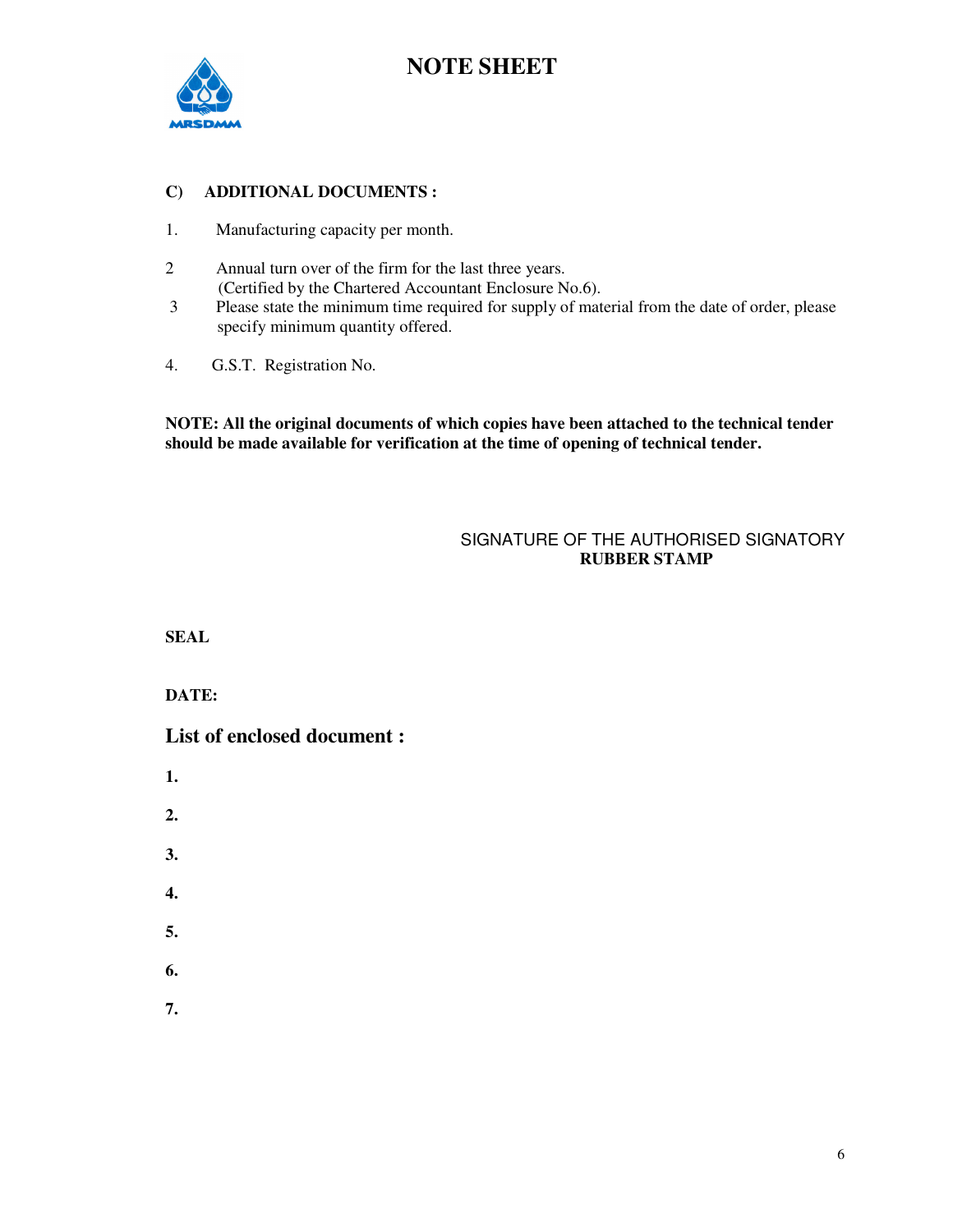

## **2.COMMERCIAL BID**

#### **MAHARASHTRA RAJYA SAHAKARI DUDH MAHASANGH MARYADIT,MUMBAI.** MAHANAND DAIRY, GOREGAON (EAST), MUMBAI:-400 065

#### **TENDER FORM FOR "CAUSTIC SODA LYE"**

| SR. | <b>NAME OF ITEM</b>             | PARTICULARS/          | APPROX.            | <b>RATE</b> | <b>AMOUNT</b> |
|-----|---------------------------------|-----------------------|--------------------|-------------|---------------|
| NO. |                                 | <b>SPECIFICATIONS</b> | <b>QUANTITY</b>    | PER MT      | Rs.           |
|     |                                 | OF STORES TO          | <b>REQUIRED IN</b> |             |               |
|     |                                 | <b>BE PURCHASED</b>   | MT                 |             |               |
|     | <b>CAUSTIC SODA LYE</b>         |                       |                    |             |               |
|     | $(100\% \text{ On dry matter})$ | <b>AS PER</b>         | 96 MT              |             |               |
|     | basis) for Mumbai               | <b>ATTACHED</b>       |                    |             |               |
|     |                                 | <b>SPECIFICATION</b>  |                    |             |               |
| 2.  | <b>CAUSTIC SODA LYE</b>         | <b>HEREWITH</b>       |                    |             |               |
|     | $(100\% \text{ On dry matter})$ |                       | <b>30 MT</b>       |             |               |
|     | basis) for Varvand (Pune)       |                       |                    |             |               |
|     |                                 |                       |                    |             |               |

NOTE:- 1) The rates should be inclusive of all taxes, levies, transport charges etc.The supply destinations are Mumbai and Varvand (Pune)

 2) Any changes by Government Authorities in tax structure during the contract period, the Same would be made applicable.

Seal : Signature: Signature: Signature: Signature: Signature: Signature: Signature: Signature: Signature: Signature: Signature: Signature: Signature: Signature: Signature: Signature: Signature: Signature: Signature: Signat

Date: Name:

Place: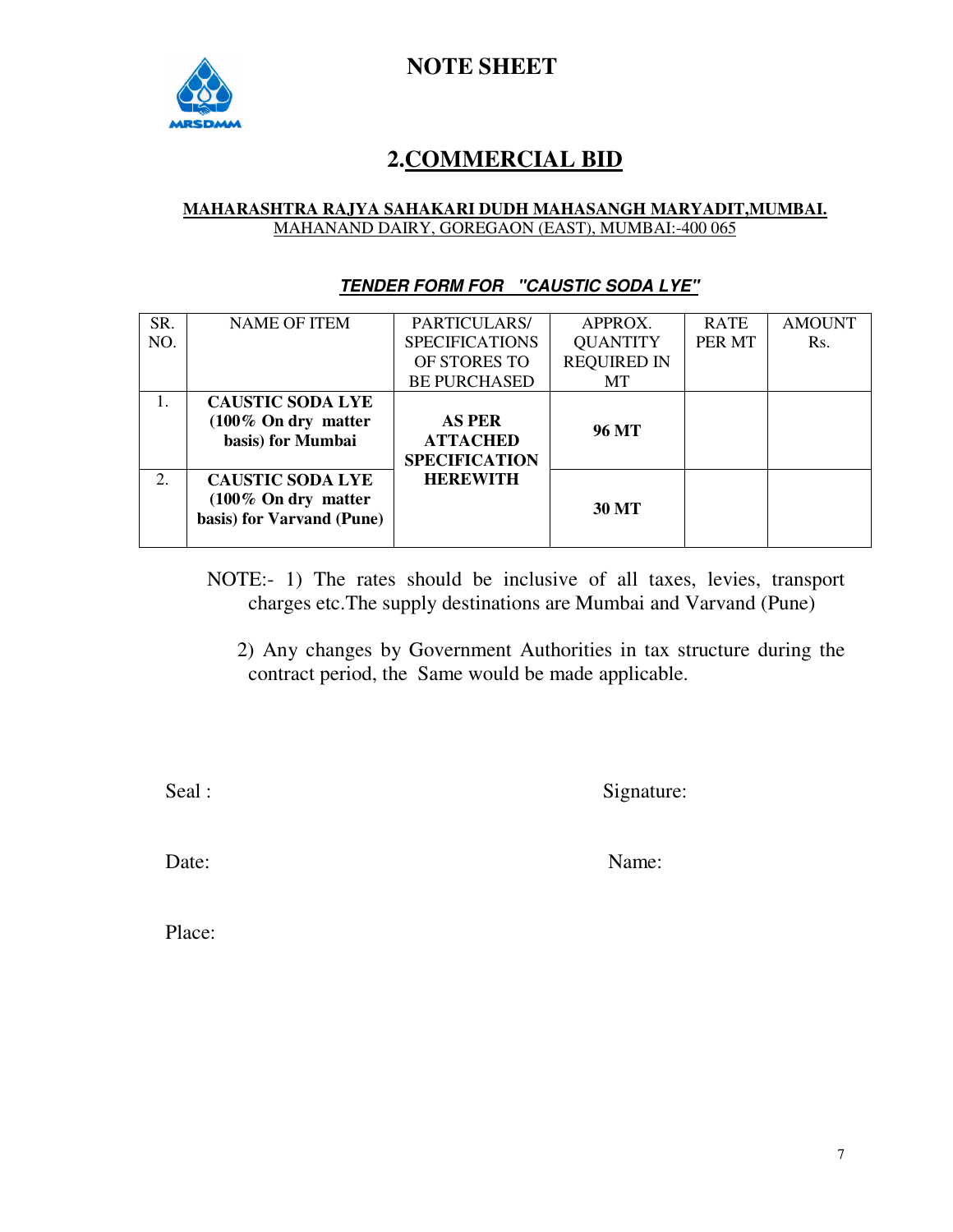



### **MAHARASHTRA RAJYA SAHAKARI DUDH MAHASANGH MARYADIT.** MAHANAND DAIRY, GOREGAON (EAST), MUMBAI-400 065.

## *GENERAL TERMS & CONDITIONS OF TENDER FOR THE SUPPLY OF* **CAUSTIC SODA LYE**

- 1. The tenderer should also state delivery period required for the completion of the order (Estimated time for supply of material).
- 2. The tenderer should be Manufacturer OR Authorise Distributor of CAUSTIC SODA FLAKES.
- 3. Tenders submitted without fulfilling the conditions of this tender shall be summarily rejected.
- **4. Tender should be sent within the prescribed time limit. Delay in submitting the tender will not be considered. Conditional offers received in Commercial Tender envelope other than the specified conditions mentioned in the Tender Enquiry are liable for rejection.**
- 5. (a) The rates quoted by the Tenderer shall remain valid for a period of 120 days from the date of opening of the Commercial offer (Envelope No.2). (b) The successful Tenderer should accept the Nominal Membership of MRSDMM.
- 6. The E.M.D. shall be forfeited if the successful tenderer fails to accept the contract. Without prejudice to the said action, MRSDMM shall be at liberty to initiate any other appropriate action against the tenderer for breach of contract. The E.M.D. of the unsuccessful tenderer shall be refunded within one month from the date of finalisation of the tenders.
- 7. It Shall be of Rayon/ pure Grade as per (IS:252-1991)
- 8. The MRSDMM reserves the right to award the supply of CAUSTIC SODA LYE part or in full or at their discretion and/or to reserve the right to cancel any or all the tenders without assigning any reason thereof.
- 9. (a) The rates quoted should give break up of the elements of cost of raw material ST, GT Excise Duty and other levies as well as packing and forwarding charges etc.
	- (b) The prices quoted shall remain same during the validity period of contract which will be for the minimum period of one year. No price escalation on any account shall be taken into consideration.
- 10. If rates are equal, preference will be given to ISO 9001:2008 certification of the company.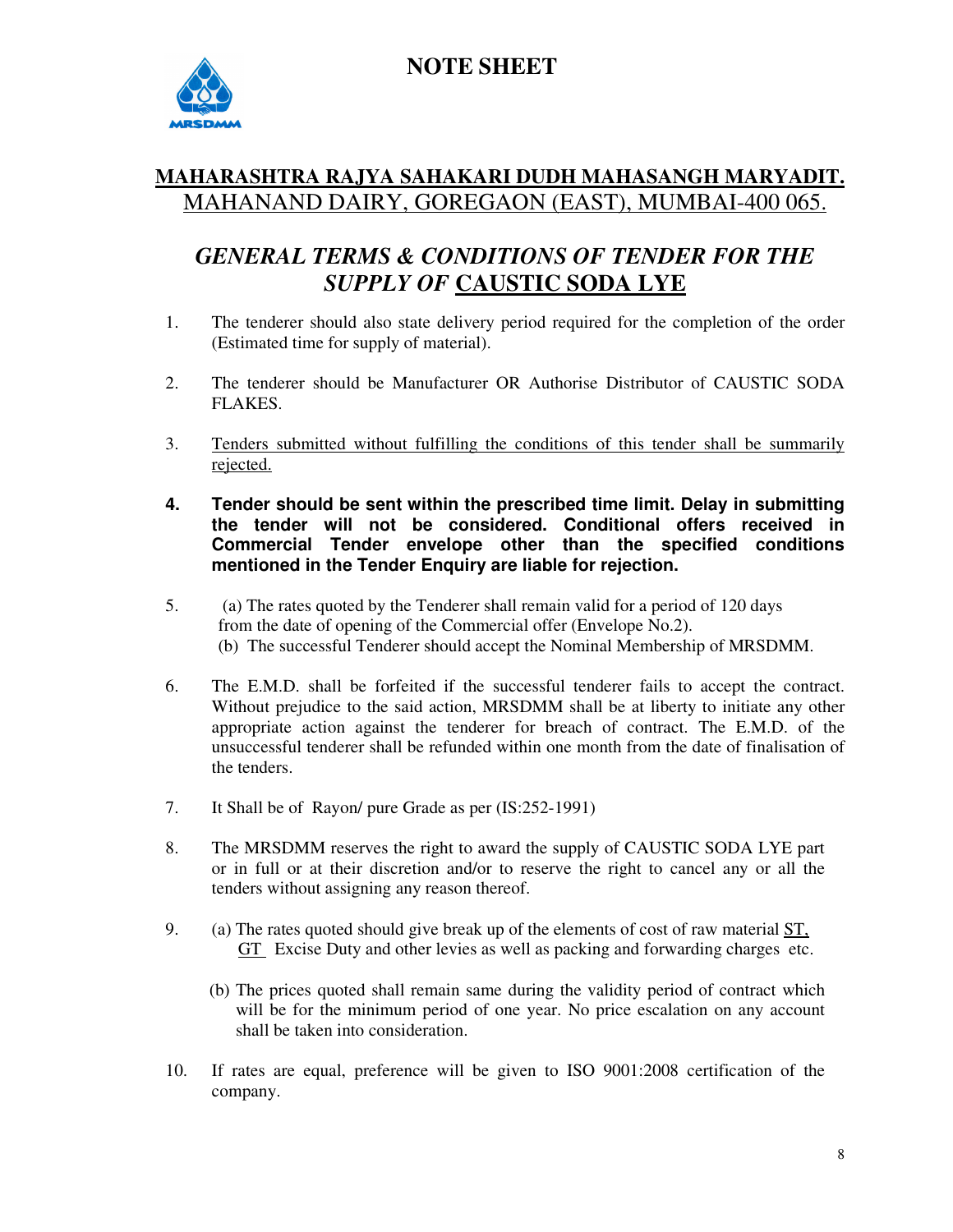

- 11. The right to reject the tender which fails to comply with any of the terms and conditions mentioned herein is reserved.
- 12. Incomplete tenders shall be summarily rejected.
- 13. If at any point before finalisation of tender, it is realised by MRSDMM that tenderers have deliberately formed a cartel or syndicate to corner the contract, MRSDMM reserves the right of declaring the whole process null and void and also reserves the right of forfeiting EMD of concerned tenderer.
- 14. In case of the contract being awarded to more than one Manufacturer OR Authorise Distributor because of equal rates quoted, the quantum of supply order will depend upon the actual performance of the material.
- 15. The MRSDMM reserves the right to award the contract to more than one Manufacturer OR Authorise Distributor at the lowest rate (L1) to safeguard its own business interest.
- 16. In the event of purchase order being placed on the successful tenderer against his offer and his failure to supply CAUSTIC SODA FLAKES in accordance with the terms and conditions of this tender or his failure to replace CAUSTIC SODA LYE rejected by the MRSDMM within such time as may be stipulated. MRSDMM, shall be Entitled to purchase CAUSTIC SODA LYE from any other sources and at such price as the MRSDMM shall in its discretion may think fit and if such price shall exceeds the rates offered by the tenderer in his tender. In such case, the price difference & transportation expenses paid by the MRSDMM shall be recovered from the tenderer either out of the EMD and or security deposit and or from the bills payable to the tenderer and or by way of any other legal remedies.
- 17. Delivery schedule for the supply of CAUSTIC SODA LYE for the next 12 months shall be given to the party by the MRSDMM separately.

#### 18. **TERMINATION OF CONTRACT:-**

**In the event, if the successful tenderer fails to comply the present terms and conditions of this contract or any part thereof, the MRSDMM shall be entitled to take any one or all the actions mentioned below:-** 

- a) To terminate the present contract by giving 7 days notice in advance.
- b) To forfeit the full amount of Security Deposit or any part thereof against the losses and damages which cost has incurred.
- c) To purchase the balance quantity of CAUSTIC SODA LYE from the open market and recover excess amount paid by the MRSDMM in excess of the agreed price of this tender as per condition No.3.
- d) To recover penalties and other charges as provided in the present contract.
- e) Without prejudice to the above remedies and actions, MRSDMM shall be at liberty to initiate appropriate legal actions against the contractor for the breach of contract by the contractor.
- f) To blacklist the tenderer in addition to a), b), c) d) & e).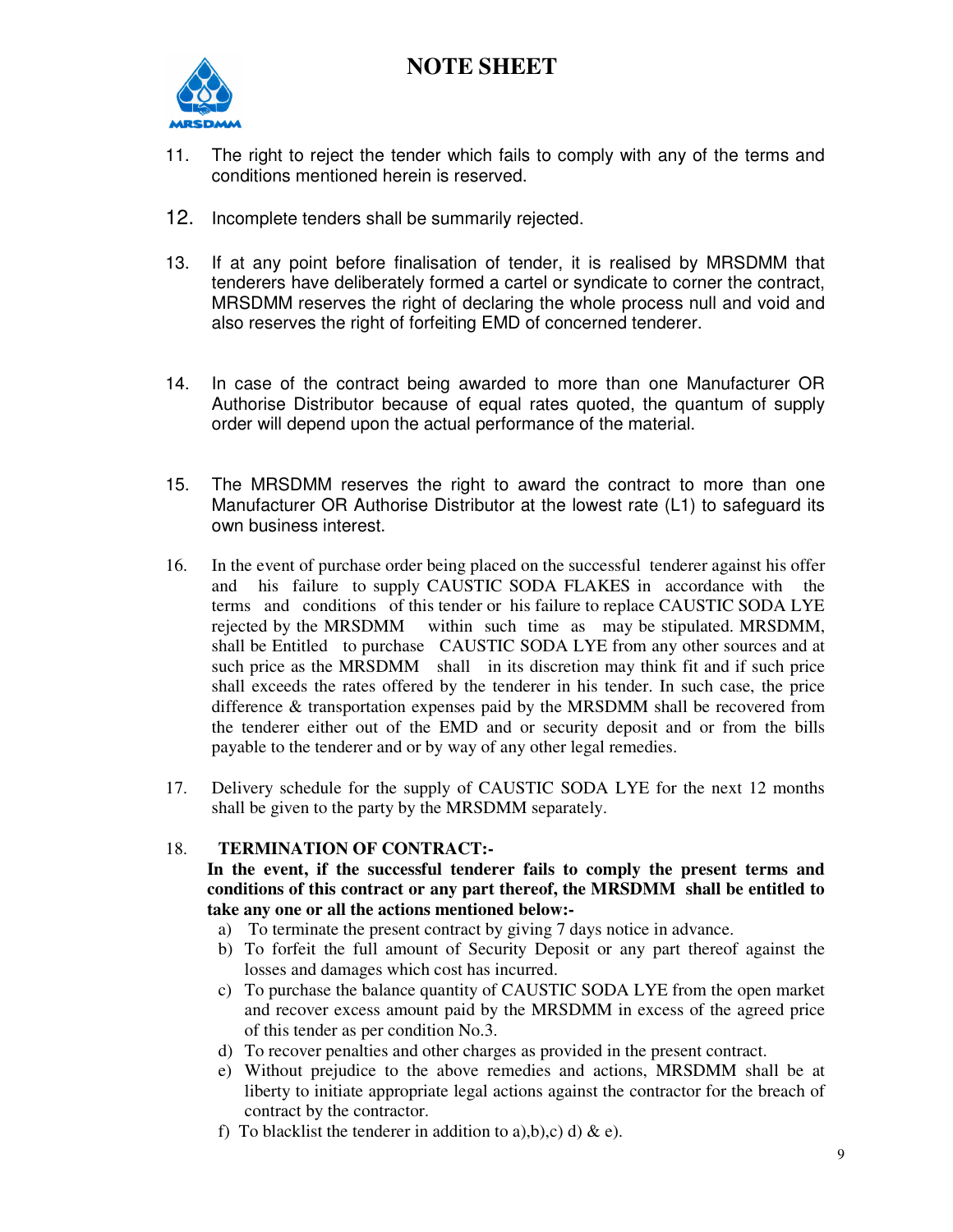

#### 19. **WARRANTY CLAUSE :-**

The CAUSTIC SODA FLAKES supplied under this contract shall be of the best quality and shall be strictly in accordance with the specifications, set out by the MRSDMM. The successful Tenderer shall undertake that the CAUSTIC SODA LYE would continue to conform to the specifications annexed hereto and give warranty against all manufacturing defects during the period of contract. The tenderer should sign  $\&$  seal the copy of specification which is attached with the tender form. The MRSDMM may inspect /carry out the test of the CAUSTIC SODA LYE before its dispatch. The successful tenderer is under obligation to give 8 days prior intimation about supplies, so as to enable MRSDMM to arrange for prior inspection at the Tenderer's premises before despatch. If the said CAUSTIC SODA FLAKES are not found according to the specification/quality aforesaid or found deteriorated, replacement thereof and the decision of the MRSDMM in this regard shall be final and conclusive, and binding on the tenderer.

- 20. PENALTY IN CASE OF DELAYED SUPPLIES:-In case of non-delivery/delay in delivery of CAUSTIC SODA LYE by the successful Tenderer, MRSDMM reserves the right to impose penalty at the rate of 0.5% of the value of the delayed supplied quantity per week or part of a week subject to the maximum penalty not to exceed 5% amount of the total value of the quantity under this contract under consideration.
- 21. In case, the CAUSTIC SODA LYE supplied is not as per specifications, the entire lot shall be liable for rejection.
- 22. The tenderer should enclose copy of the Certificate issued by the Food & Drug Authority regarding the hygiene standards at the place of manufacturing where the material is manufactured or he should produce documentary evidence regarding the pest and health control measures adopted in the factory and premises. The MRSDMM may verify hygiene standard by paying surprise visit.
- 23. The successful Tenderer will be required to pay by demand draft 5% amount of purchase order as Security Deposit and enter into an Agreement in the prescribed format, for the due performance of the contract. The Security Deposit shall not carry any interest and shall be subject to adjustment towards any loss that may be sustained by the MRSDMM. The Security Deposit will be refunded after one month but within 3 months from the date of successful completion of this contract and or only after finalising the accounts of the tenderer, pertaining to this contract.
- 24. Besides the prior inspection at the discretion of the MRSDMM at the Tenderer's Premises, inspection and also laboratory tests at reputed Laboratory or at MRSDMM laboratory may be carried out to ensure the quality of the CAUSTIC SODA LYE should be dispatched at Tenderer's risk. The Tenderer shall be responsible until the entire consignment of CAUSTIC SODA LYE has arrived in good condition at Mahanand Dairy at Goregaon or at any other specified destination.
- 25. CAUSTIC SODA LYE should be dispatched at Tenderer's risk. The Tenderer shall be responsible until the entire consignment of CAUSTIC SODA LYE has arrived in good condition at Mahanand Dairy at Goregaon or at any other specified destination.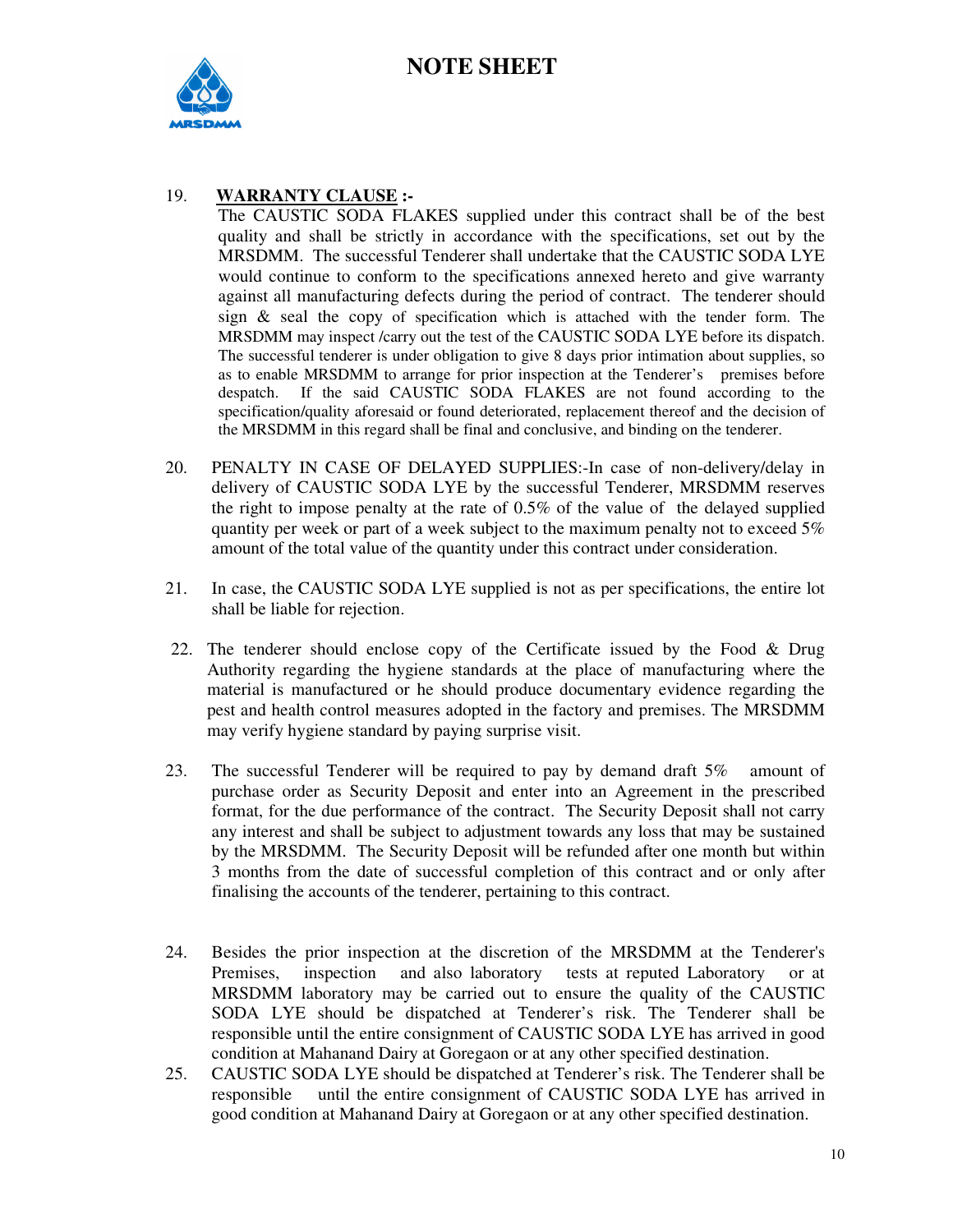

#### 26. **TERMS OF PAYMENT**

The payment in respect of goods supplied will be made within 30 days after the receipt of the bill thereof (subject to satisfaction of the MRSDMM that all the conditions of this tender are complied by the tenderer)

27. The tenderer shall be bound to supply the CAUSTIC SODA LYE as per actual requirement and or delivery schedule of MRSDMM. The MRSDMM shall be at liberty to increase or decrease the agreed quantity by 10%.

#### 28. **LEGAL JURISDICTION:**

All disputes relating to this Tender or arising there from shall be subject to the jurisdiction of the Mumbai Courts Only.

#### 29. **TENURE OF AGREEMENT.**

 Unless there is a breach of terms & conditions of CAUSTIC SODA LYE or the Proposed CAUSTIC SODA LYE Supply Contract is not terminated for whatsoever reason, Proposed CAUSTIC SODA LYE Supply Contract shall be for a period of one years from the date of entering in to Proposed CAUSTIC SODA LYE Supply Contract  $\&$  it can be extended for the next one year at the same rate subject to satisfactory  $\&$ timely supply in the first year.

I/We state and declare that we agree with the above terms and conditions.

**AUTHORISED SIGNATORY OF THE TENDERER** 

**SEAL** 

**DATE:** 

**PLACE:**